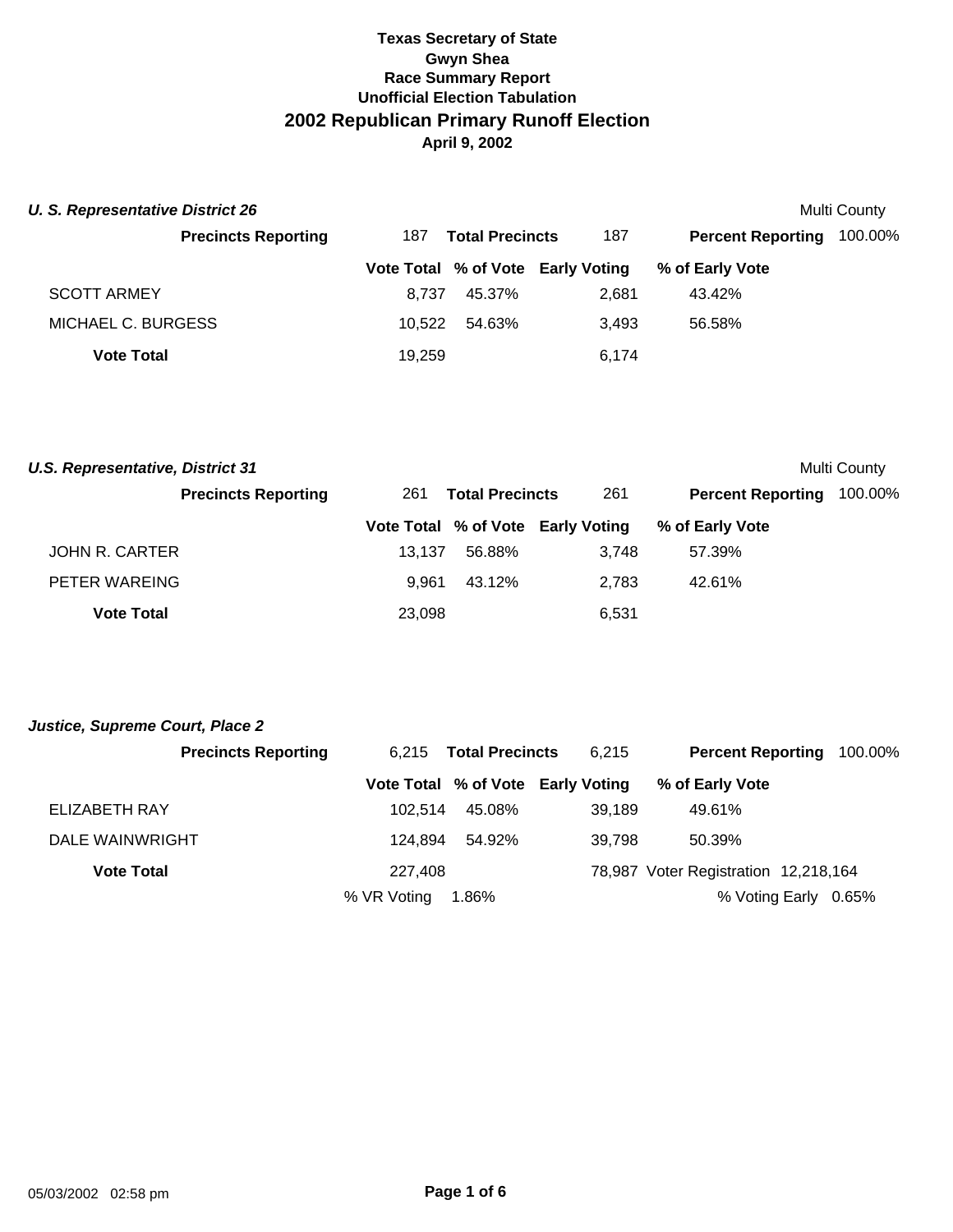| Judge, Court of Criminal Appeals Place 1 |             |                        |                                   |                                      |                      |
|------------------------------------------|-------------|------------------------|-----------------------------------|--------------------------------------|----------------------|
| <b>Precincts Reporting</b>               | 6.215       | <b>Total Precincts</b> | 6.215                             | <b>Percent Reporting</b>             | 100.00%              |
|                                          |             |                        | Vote Total % of Vote Early Voting | % of Early Vote                      |                      |
| TOM PRICE - Incumbent                    | 121.192     | 57.81%                 | 42.841                            | 57.82%                               |                      |
| TIM TAFT                                 | 88.439      | 42.19%                 | 31.253                            | 42.18%                               |                      |
| <b>Vote Total</b>                        | 209.631     |                        |                                   | 74,094 Voter Registration 12,218,164 |                      |
|                                          | % VR Voting | 1.72%                  |                                   |                                      | % Voting Early 0.61% |

| Judge, Court of Criminal Appeals Place 2 |             |                        |                                   |                                      |                      |
|------------------------------------------|-------------|------------------------|-----------------------------------|--------------------------------------|----------------------|
| <b>Precincts Reporting</b>               | 6.215       | <b>Total Precincts</b> | 6.215                             | <b>Percent Reporting</b>             | 100.00%              |
|                                          |             |                        | Vote Total % of Vote Early Voting | % of Early Vote                      |                      |
| DAVID RICHARDS                           | 88.591      | 43.57%                 | 30.591                            | 42.21%                               |                      |
| PAUL WOMACK - Incumbent                  | 114.739     | 56.43%                 | 41.880                            | 57.79%                               |                      |
| <b>Vote Total</b>                        | 203.330     |                        |                                   | 72,471 Voter Registration 12,218,164 |                      |
|                                          | % VR Voting | 1.66%                  |                                   |                                      | % Voting Early 0.59% |

| <b>Precincts Reporting</b>       |             | 6,215 Total Precincts | 6,215                             | <b>Percent Reporting</b>             | 100.00% |
|----------------------------------|-------------|-----------------------|-----------------------------------|--------------------------------------|---------|
|                                  |             |                       | Vote Total % of Vote Early Voting | % of Early Vote                      |         |
| <b>CATHY COCHRAN - Incumbent</b> | 133.361     | 62.95%                | 47.778                            | 63.83%                               |         |
| <b>GUY WILLIAMS</b>              | 78.479      | 37.05%                | 27.074                            | 36.17%                               |         |
| <b>Vote Total</b>                | 211.840     |                       |                                   | 74,852 Voter Registration 12,218,164 |         |
|                                  | % VR Voting | 1.73%                 |                                   | % Voting Early 0.61%                 |         |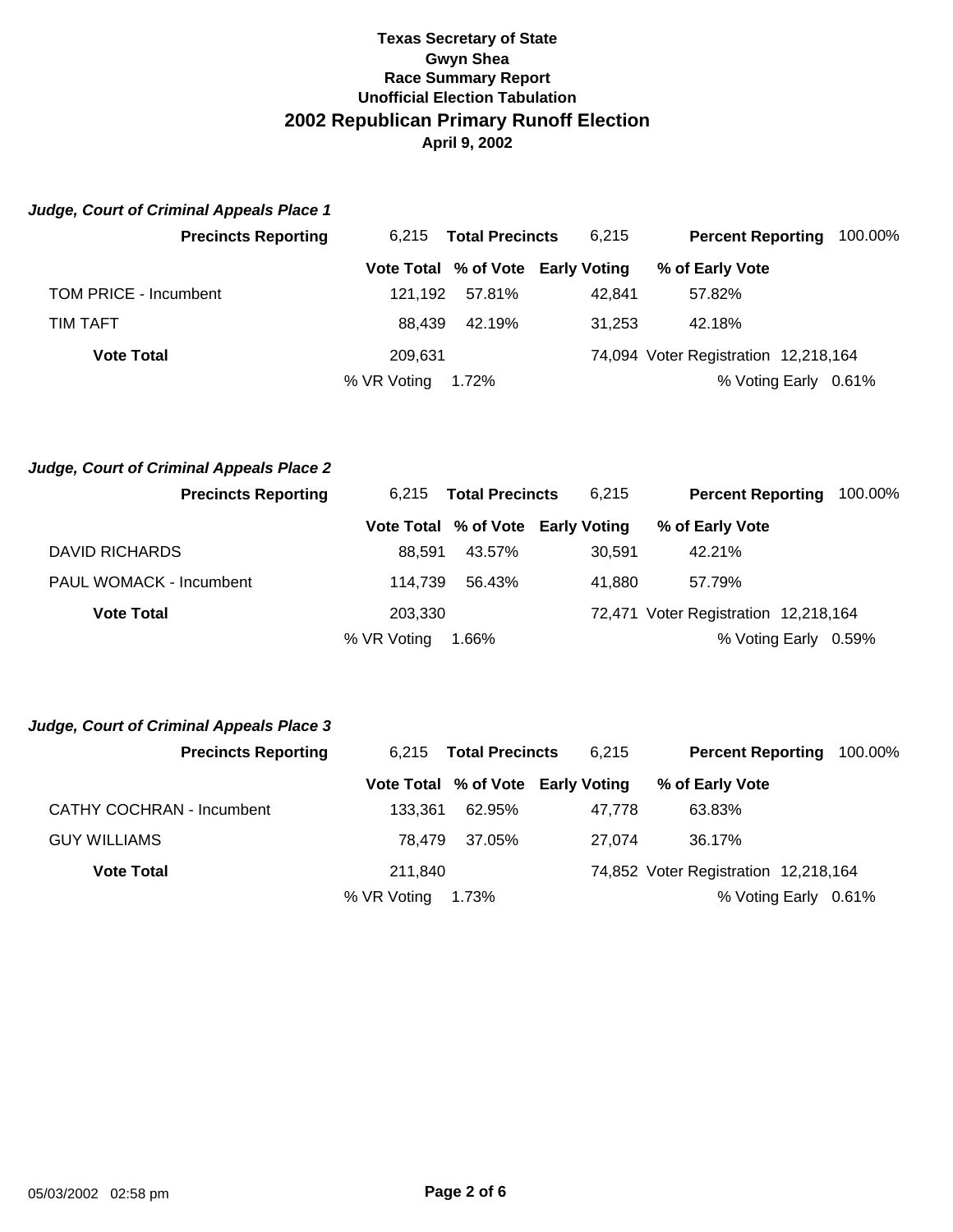| <b>State Senator, District 4</b><br>Multi County |        |                        |                                   |                          |         |  |  |
|--------------------------------------------------|--------|------------------------|-----------------------------------|--------------------------|---------|--|--|
| <b>Precincts Reporting</b>                       | 204    | <b>Total Precincts</b> | 204                               | <b>Percent Reporting</b> | 100.00% |  |  |
|                                                  |        |                        | Vote Total % of Vote Early Voting | % of Early Vote          |         |  |  |
| MICHAEL GALLOWAY                                 | 5.305  | 46.05%                 | 1.807                             | 42.65%                   |         |  |  |
| <b>TOMMY WILLIAMS</b>                            | 6.215  | 53.95%                 | 2.430                             | 57.35%                   |         |  |  |
| <b>Vote Total</b>                                | 11,520 |                        | 4,237                             |                          |         |  |  |

| <b>State Representative District 15</b> |                            |                              |        |                                   |                          | Single County |  |
|-----------------------------------------|----------------------------|------------------------------|--------|-----------------------------------|--------------------------|---------------|--|
|                                         | <b>Precincts Reporting</b> | <b>Total Precincts</b><br>39 |        | 39                                | <b>Percent Reporting</b> | 100.00%       |  |
|                                         |                            |                              |        | Vote Total % of Vote Early Voting | % of Early Vote          |               |  |
| <b>ROB EISSLER</b>                      |                            | 3.937                        | 68.95% | 1.503                             | 70.04%                   |               |  |
| <b>VICKY RUDY</b>                       |                            | 1.773                        | 31.05% | 643                               | 29.96%                   |               |  |
| <b>Vote Total</b>                       |                            | 5.710                        |        | 2.146                             |                          |               |  |

| <b>State Representative District 20</b><br>Multi County |       |                        |                                   |                          |         |  |  |
|---------------------------------------------------------|-------|------------------------|-----------------------------------|--------------------------|---------|--|--|
| <b>Precincts Reporting</b>                              | 49.   | <b>Total Precincts</b> | 49                                | <b>Percent Reporting</b> | 100.00% |  |  |
|                                                         |       |                        | Vote Total % of Vote Early Voting | % of Early Vote          |         |  |  |
| DAN GATTIS                                              | 3.918 | 57.26%                 | 1.758                             | 55.51%                   |         |  |  |
| <b>JOHN WHITWORTH</b>                                   | 2.924 | 42.74%                 | 1.409                             | 44.49%                   |         |  |  |
| <b>Vote Total</b>                                       | 6,842 |                        | 3,167                             |                          |         |  |  |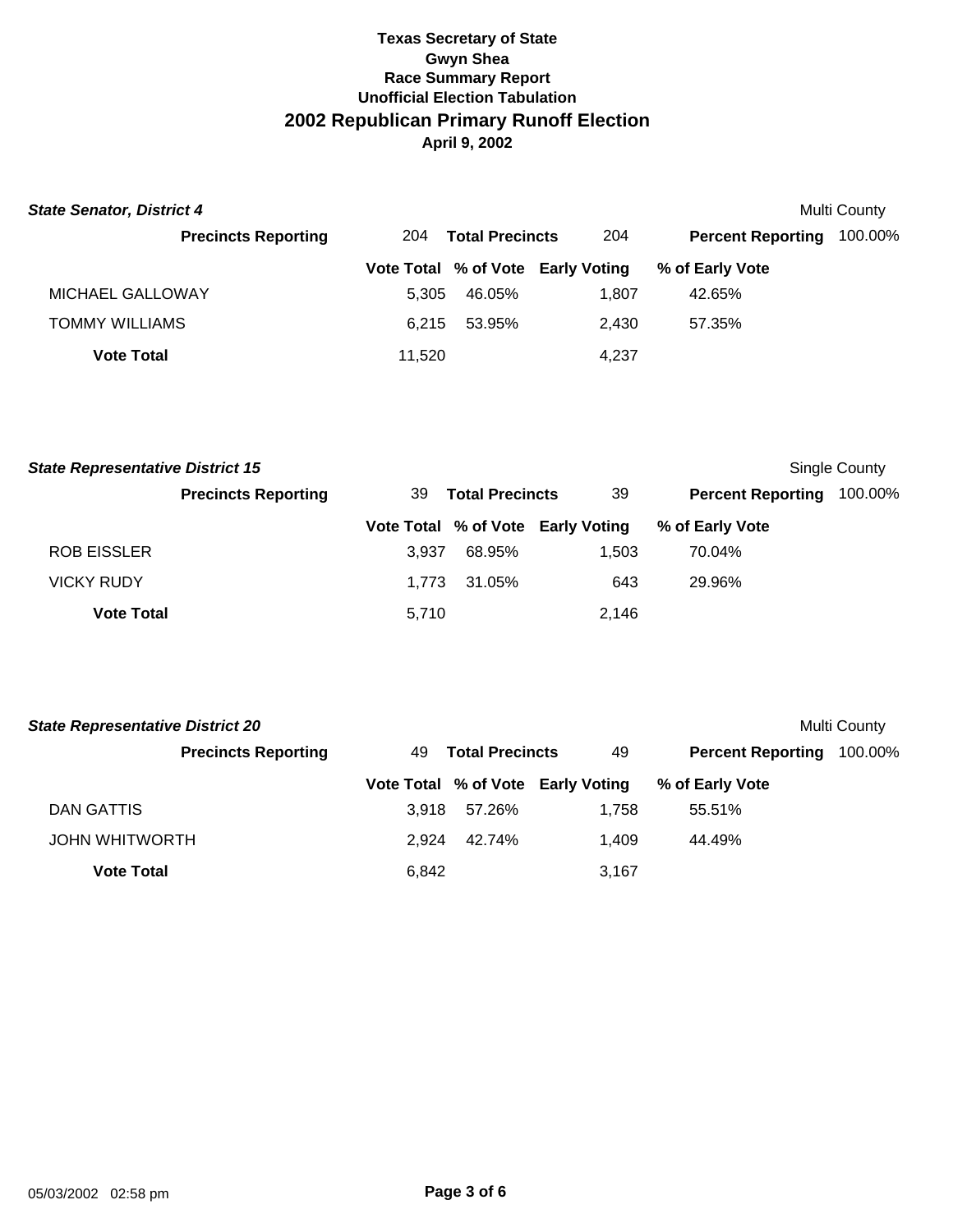| <b>State Representative District 28</b> |                            |       |                        |                                   |                          | <b>Multi County</b> |
|-----------------------------------------|----------------------------|-------|------------------------|-----------------------------------|--------------------------|---------------------|
|                                         | <b>Precincts Reporting</b> | 32.   | <b>Total Precincts</b> | 32                                | <b>Percent Reporting</b> | 100.00%             |
|                                         |                            |       |                        | Vote Total % of Vote Early Voting | % of Early Vote          |                     |
| <b>GARY GATES</b>                       |                            | 2.212 | 42.26%                 | 768                               | 43.94%                   |                     |
| <b>GLENN HEGAR</b>                      |                            | 3.022 | 57.74%                 | 980                               | 56.06%                   |                     |
| <b>Vote Total</b>                       |                            | 5,234 |                        | 1,748                             |                          |                     |

| <b>State Representative District 50</b><br>Single County |                            |                               |        |                                   |                          |         |
|----------------------------------------------------------|----------------------------|-------------------------------|--------|-----------------------------------|--------------------------|---------|
|                                                          | <b>Precincts Reporting</b> | <b>Total Precincts</b><br>43. |        | 43                                | <b>Percent Reporting</b> | 100.00% |
|                                                          |                            |                               |        | Vote Total % of Vote Early Voting | % of Early Vote          |         |
| <b>BOB RICHARDSON</b>                                    |                            | 925                           | 30.78% | 225                               | 33.68%                   |         |
| <b>JACK STICK</b>                                        |                            | 2.080                         | 69.22% | 443                               | 66.32%                   |         |
| <b>Vote Total</b>                                        |                            | 3,005                         |        | 668                               |                          |         |

| <b>State Representative District 70</b><br>Single County |                            |       |                        |                                   |                          |         |
|----------------------------------------------------------|----------------------------|-------|------------------------|-----------------------------------|--------------------------|---------|
|                                                          | <b>Precincts Reporting</b> | 50    | <b>Total Precincts</b> | 50                                | <b>Percent Reporting</b> | 100.00% |
|                                                          |                            |       |                        | Vote Total % of Vote Early Voting | % of Early Vote          |         |
| <b>KEN PAXTON</b>                                        |                            | 2.775 | 63.33%                 | 1.210                             | 66.52%                   |         |
| W.H. BILL VITZ                                           |                            | 1.607 | 36.67%                 | 609                               | 33.48%                   |         |
| <b>Vote Total</b>                                        |                            | 4,382 |                        | 1,819                             |                          |         |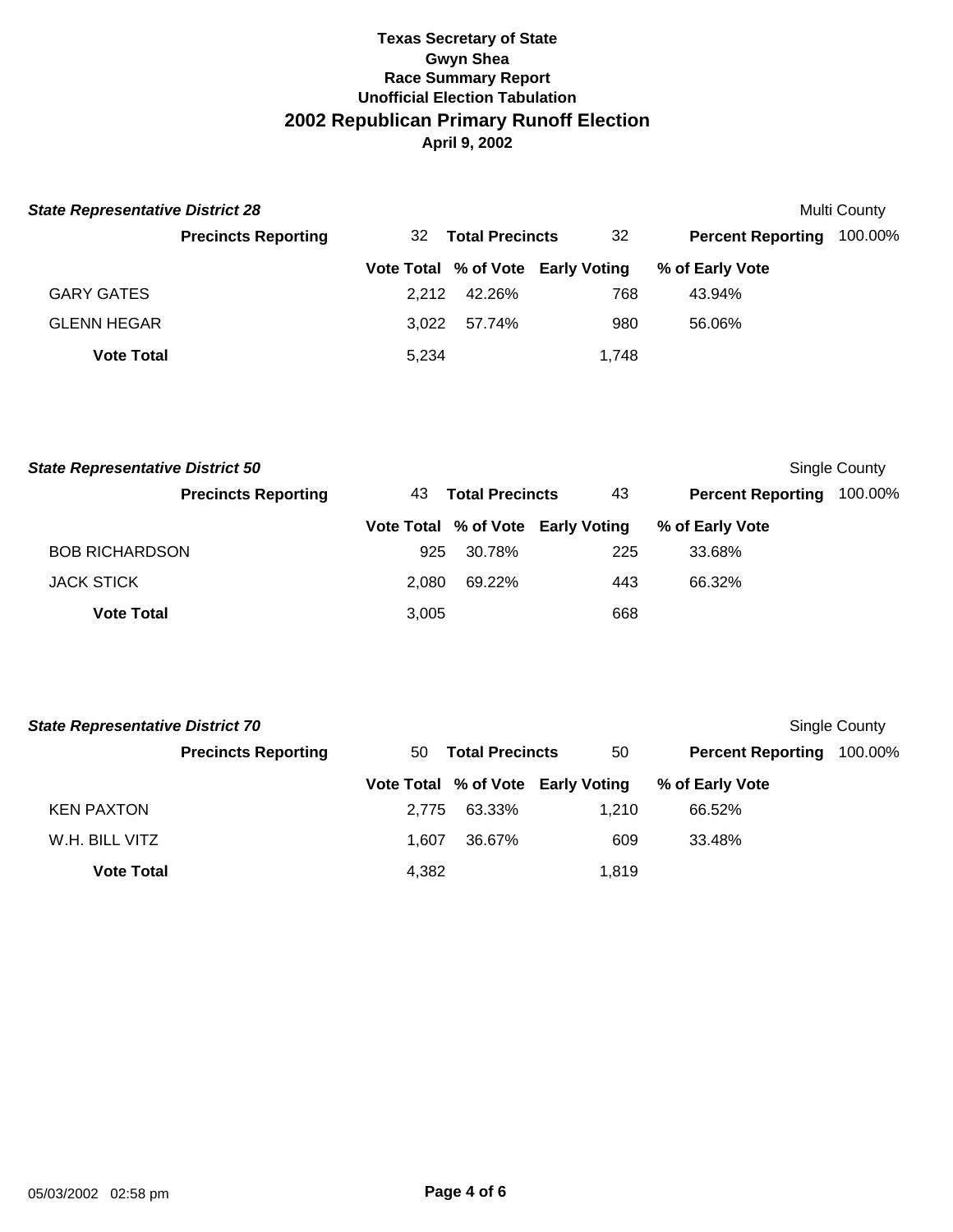| <b>State Representative District 89</b><br><b>Multi County</b> |       |                        |                                   |                          |         |  |  |  |
|----------------------------------------------------------------|-------|------------------------|-----------------------------------|--------------------------|---------|--|--|--|
| <b>Precincts Reporting</b>                                     | 43.   | <b>Total Precincts</b> | 43                                | <b>Percent Reporting</b> | 100.00% |  |  |  |
|                                                                |       |                        | Vote Total % of Vote Early Voting | % of Early Vote          |         |  |  |  |
| <b>JODIE LAUBENBERG</b>                                        | 2.374 | 52.98%                 | 732                               | 49.93%                   |         |  |  |  |
| <b>MIKE LAWSHE</b>                                             | 2.107 | 47.02%                 | 734                               | 50.07%                   |         |  |  |  |
| <b>Vote Total</b>                                              | 4,481 |                        | 1,466                             |                          |         |  |  |  |

| <b>State Representative District 107</b> |                            |       |                        |                                   |                          | Single County |  |
|------------------------------------------|----------------------------|-------|------------------------|-----------------------------------|--------------------------|---------------|--|
|                                          | <b>Precincts Reporting</b> | 55    | <b>Total Precincts</b> | 55                                | <b>Percent Reporting</b> | 100.00%       |  |
|                                          |                            |       |                        | Vote Total % of Vote Early Voting | % of Early Vote          |               |  |
| <b>LARRY JEFFUS</b>                      |                            | 1.663 | 46.36%                 | 386                               | 38.64%                   |               |  |
| <b>BILL KEFFER</b>                       |                            | 1.924 | 53.64%                 | 613                               | 61.36%                   |               |  |
| <b>Vote Total</b>                        |                            | 3,587 |                        | 999                               |                          |               |  |

| <b>State Representative District 128</b> |                            |       |                        |                                   |                          |         |
|------------------------------------------|----------------------------|-------|------------------------|-----------------------------------|--------------------------|---------|
|                                          | <b>Precincts Reporting</b> | 37    | <b>Total Precincts</b> | 37                                | <b>Percent Reporting</b> | 100.00% |
|                                          |                            |       |                        | Vote Total % of Vote Early Voting | % of Early Vote          |         |
| <b>TOM BUTLER</b>                        |                            | 1.643 | 49.61%                 | 578                               | 45.37%                   |         |
| <b>WAYNE SMITH</b>                       |                            | 1.669 | 50.39%                 | 696                               | 54.63%                   |         |
| <b>Vote Total</b>                        |                            | 3,312 |                        | 1,274                             |                          |         |